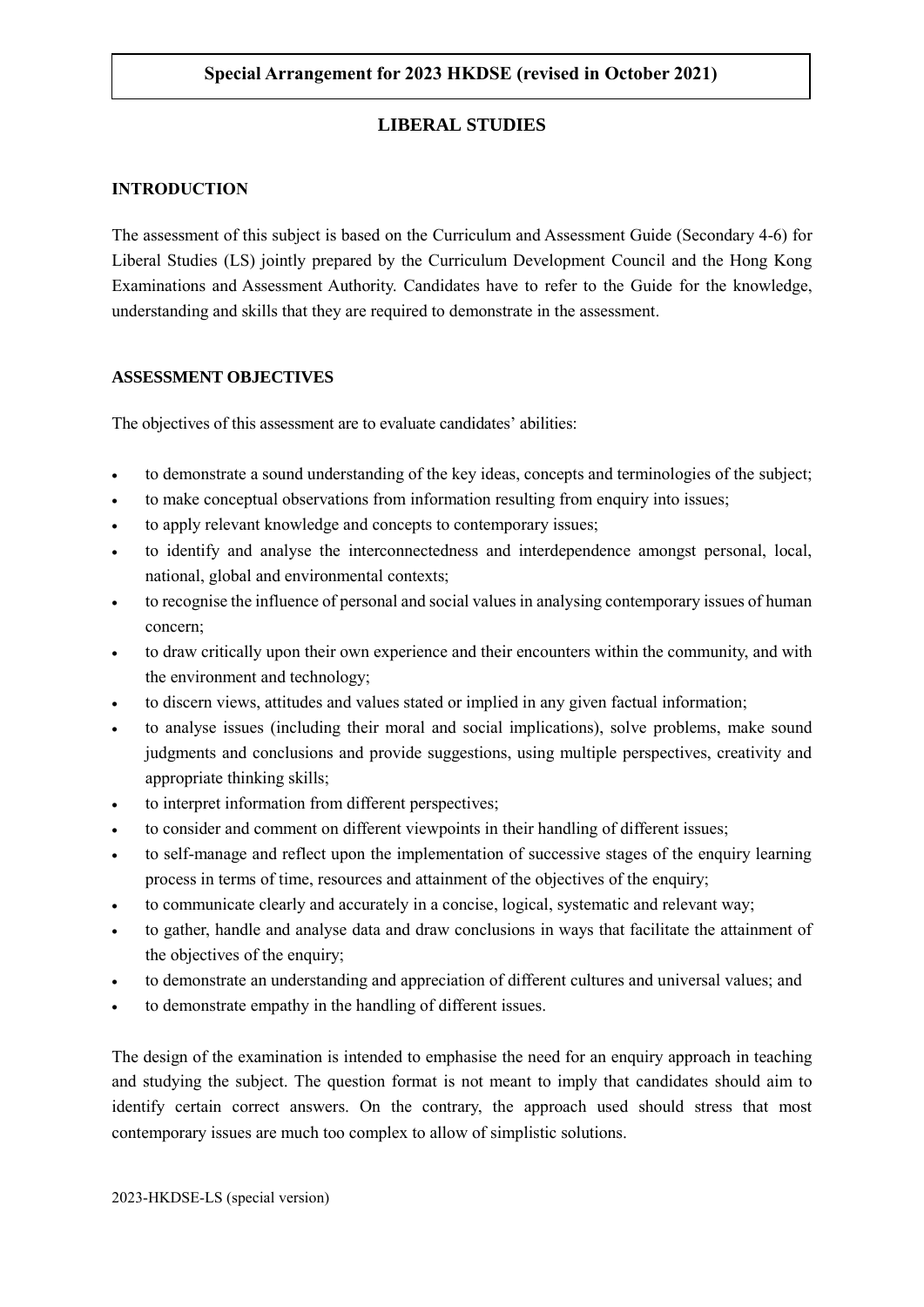In order to understand an issue to the point where judgments can be made about it, it is necessary to have knowledge of a body of relevant facts. However, in this examination the emphasis is not intended to be on accumulating factual knowledge and great care will be taken in the examination papers to avoid questions which call for detailed factual recall. Instead, the emphasis will be on understanding and assessing the extent to which candidates can demonstrate possession of the appropriate thinking skills learnt in the subject.

Candidates will be awarded in the examination if they are able to:

- demonstrate a sound understanding of the key ideas, concepts and terminologies required to give an informed response to the question;
- identify concepts from and/or apply concepts to contemporary issues appropriately, and in the latter case provide examples/evidence to support arguments whenever appropriate;
- demonstrate an understanding of how certain themes/concepts are relevant to or manifested across the domains of self, society, nation, the world and the physical environment;
- provide reasons to justify the values they hold in analysing issues;
- identify the values underlying different views on contemporary issues, and differentiate among facts, opinions and value judgments;
- draw critically upon their relevant experience and encounters within the community, and with the environment and technology;
- identify contradictions and dilemmas, including those with moral and social implications, from information related to controversial issues, and consider such issues from a range of perspectives so as to draw conclusions;
- provide reasonable suggestions and appropriate solutions for problems;
- show openness and tolerance towards views, especially non-mainstream views that are supported by argument;
- respond in a way that reflects a proper understanding of the requirements of the questions in the examination paper;
- communicate clearly and accurately in a concise, logical and systematic manner;
- make effective use of data to describe, explain and deduce; and
- make judgments based on a sound rationale.

## **MODE OF ASSESSMENT**

The table below outlines the various components of the public assessment of LS in 2023 HKDSE:

| Component                                 |                                      | Weighting               | <b>Duration</b>      |
|-------------------------------------------|--------------------------------------|-------------------------|----------------------|
| Public<br>Examination                     | Paper 1: Data-response questions     | $50\% \rightarrow 62\%$ | 2 hours              |
|                                           | Paper 2: Extended-response questions | $30\% \rightarrow 38\%$ | 1 hour 15<br>minutes |
| School-based assessment (SBA) (CANCELLED) |                                      | 20 <sub>%</sub>         |                      |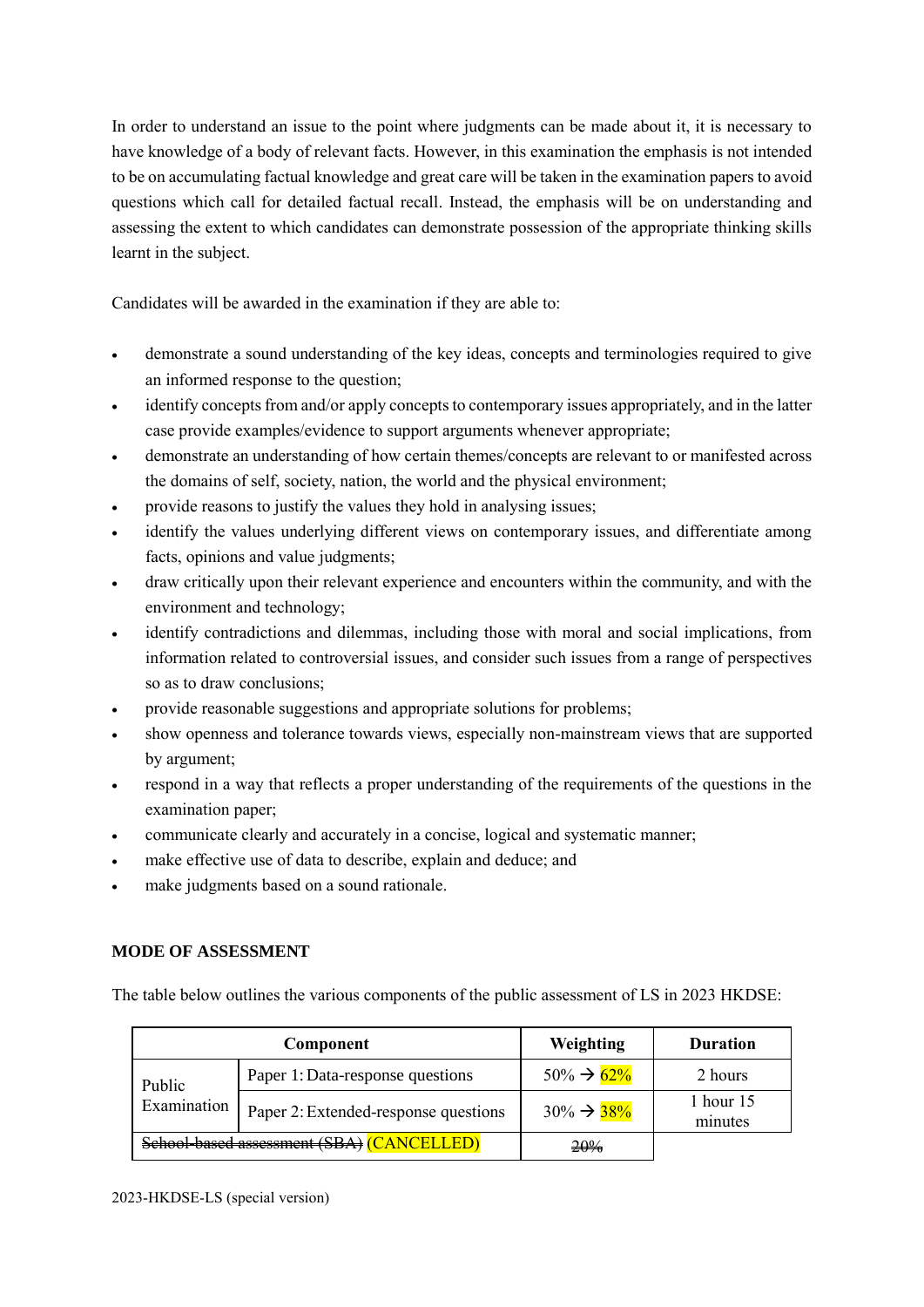## **PUBLIC EXAMINATION**

#### **Paper 1**

This paper consists of data-response questions, all of which will have to be answered.

Data-response questions aim to assess abilities such as identification, application and analysis of given data. The data define the scope and reflect the complex or controversial nature of the issue involved; and such questions also reflect the cross-modular and multiple perspective nature of the curriculum.

## **Paper 2**

This paper consists of three extended-response questions. Candidates will be required to answer one question only.

Extended-response questions with data as stimulus information provide a wider context for candidates to demonstrate various higher-order skills, such as drawing critically on relevant experience, creative thinking, and communicating in a systematic manner.

In the examination, the term data is to be interpreted in the broadest possible sense to mean any type of information. Candidates will have to respond to the information, which may be in many different formats, including:

- articles, news items, reports, memos, letters, and advertisements;
- written dialogues;
- tables, charts, graphs, maps; and
- cartoons, pictures, illustrations, etc.

## **SCHOOL-BASED ASSESSMENT (CANCELLED)**

#### SBA is compulsory for all school candidates.

The Independent Enquiry Study (IES) is adopted as the mode of SBA in Liberal Studies. The IES is an enquiry study in which candidates are required to demonstrate various skills such as problem-solving, data gathering and analysis, and communication. Each IES project should include a certain amount of subject matter based on candidates' reading, research and personal experiences. Candidates can carry out an enquiry-based project, and the main body of the project can be in written or non-written form. The latter should be accompanied by a short written text explaining the main idea of the project.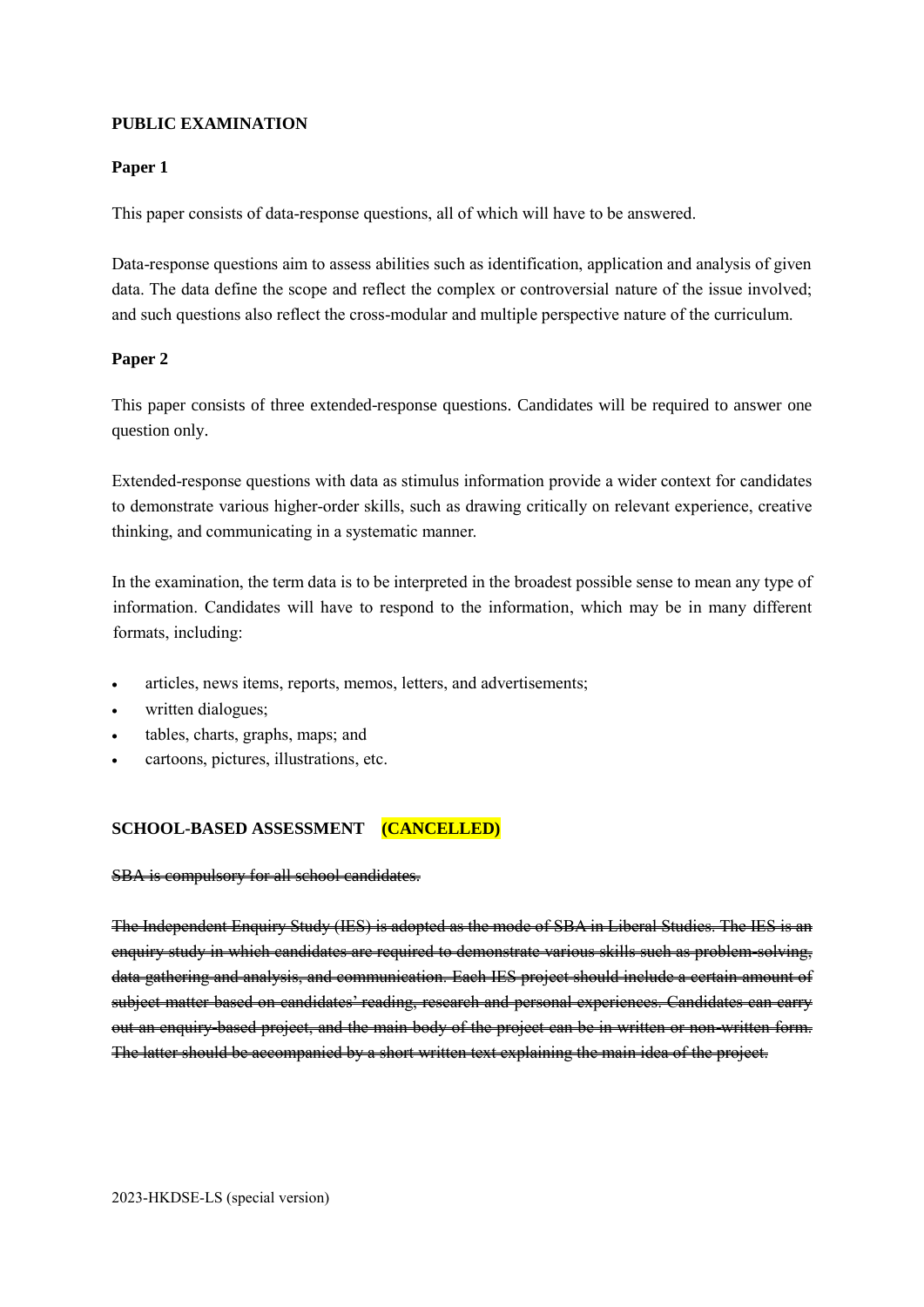The IES provides a valuable opportunity for candidates to carry out a focused enquiry into a contemporary issue of interest with increased independence, and to present their views, ideas, findings and evaluations in a report. Candidates should document their investigations in a learning portfolio which illustrates the process of enquiry, the stages in its development, and their ongoing interpretations, analyses and reflections on the knowledge and understanding gained. Candidates are required to keep good custody of their work for inspection and authentication purpose until the release of the HKDSE results.

In carrying out the IES, candidates are expected to demonstrate they can:

- set goals and make plans, implement the plans and solve problems;
- develop a sense of exploration and discovery, and an ability to think independently;
- demonstrate knowledge and understanding of an issue affecting our society, the nation and/or the world;
- understand how social, national and global changes occur in response to competing demands;
- use analytical skills to investigate a contemporary issue from multiple perspectives;
- act in an informed way to suggest possible solutions and outcomes;
- understand how hypotheses and focusing questions are used to guide the investigation of an issue;
- reflect on and evaluate learning progress;
- present views and ideas; and

• show self-initiative.

To ensure that candidates are able to carry out their IES systematically, a structured enquiry approach is provided for guiding candidates to complete the IES. The approach consists of the following four parts which outline the major components of an IES:

(I) Problem Definition

- (II) Relevant Concepts and Knowledge/ Facts/ Data
- (III) In-depth Explanation of the Issue
- (IV) Judgement and Justification

In order to facilitate candidates to understand and meet the requirements of IES, a set of guiding questions for each part is provided. The guiding questions indicate the essence of the enquiry in each part of the framework. Candidates are required to respond to the guiding questions in conducting their IES.